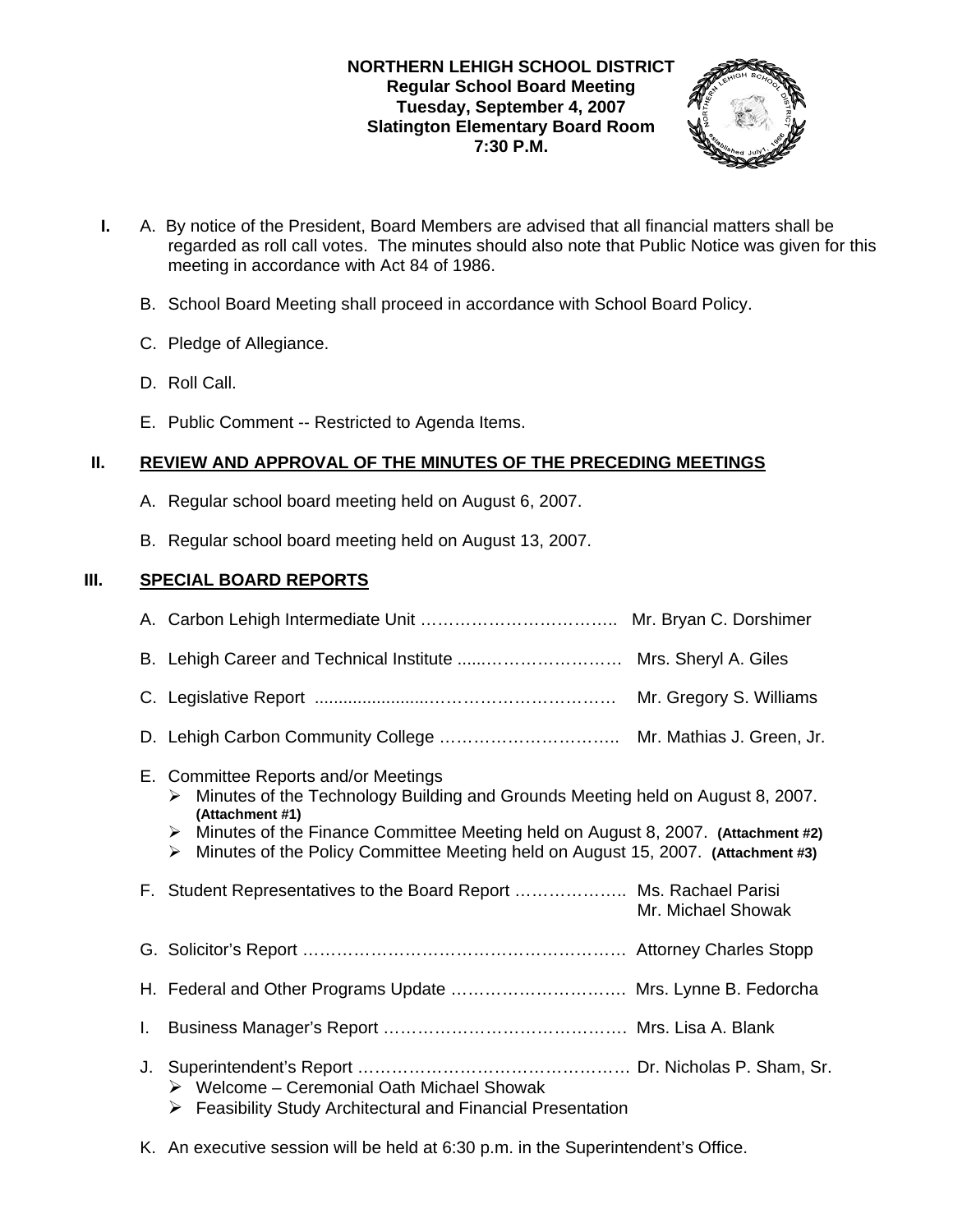# **IV. PERSONNEL**

- A. Appointments
	- 1. Instructional

|  | a. Valerie Ambrose<br>Assignment:<br>Salary:                    | <b>Temporary Professional Employee</b><br>Slatington Elementary School Grade 6, replacing Tara<br><b>Balliet who resigned</b><br>\$39,000 (Step 1 Bachelors on the 2007-2008 CBA<br>Salary Schedule) |
|--|-----------------------------------------------------------------|------------------------------------------------------------------------------------------------------------------------------------------------------------------------------------------------------|
|  | <b>Effective Date:</b>                                          | September 4, 2007                                                                                                                                                                                    |
|  | b. Tammy Fristick*<br>Assignment:                               | <b>Professional Employee</b><br>High School Special Education Teacher, replacing<br>Christina Dieter who resigned                                                                                    |
|  | Salary:                                                         | \$42,700 (Step 6 Bachelors+24 on the 2007-2008 CBA<br>Salary Schedule)                                                                                                                               |
|  | <b>Effective Date:</b><br>*Pending Verification of Clearances   | September 4, 2007                                                                                                                                                                                    |
|  | c. Jessica Schoenberger<br>Assignment:                          | <b>Temporary Professional Employee</b><br>High School Family and Consumer Science Teacher,<br>replacing Jamie Hillegass who was administratively<br>transferred                                      |
|  | Salary:                                                         | \$39,000 (Step 1 Bachelors on the 2007-2008 CBA<br>Salary Schedule)                                                                                                                                  |
|  | <b>Effective Date:</b>                                          | Upon receipt of emergency certification                                                                                                                                                              |
|  | d. Jillian Mlynek<br>Assignment:                                | <b>Temporary Vacancy Replacement</b><br>Slatington Elementary School Grade 5, replacing Elissa<br>Fry who is on a leave of absence                                                                   |
|  | Salary:                                                         | \$39,000 (Step 1 Bachelors on the 2007-2008 CBA<br>Salary Schedule)                                                                                                                                  |
|  | <b>Effective Date:</b>                                          | September 4, 2007                                                                                                                                                                                    |
|  | <b>Termination Date:</b>                                        | On or about June 13, 2008                                                                                                                                                                            |
|  | d. Lauren Watson*                                               | <b>Temporary Vacancy Replacement</b>                                                                                                                                                                 |
|  | Assignment:                                                     | Elementary ESL Teacher, replacing Michelle Fleck<br>who is on leave of absence                                                                                                                       |
|  | Salary:                                                         | \$39,000 (Step 1 Bachelors on the 2007-2008 CBA<br>Salary Schedule)                                                                                                                                  |
|  | Effective:                                                      | September 18, 2007                                                                                                                                                                                   |
|  | <b>Termination Date:</b><br>*Pending Verification of Clearances | Upon return of full time teacher                                                                                                                                                                     |
|  |                                                                 |                                                                                                                                                                                                      |

### 2. Non-Instructional

a. Kim Keiser\* \*\*

 Assignment: Cafeteria Office Aide Salary: **\$9.88/Per Hour/6½ Hours Per Day/ 5 Days Per Week**  (2007-2008 Supplementary Personnel Salary Schedule) Effective: September 5, 2007

\*60 day probationary period ending on or about December 4, 2007 \*\*Pending Verification of Clearances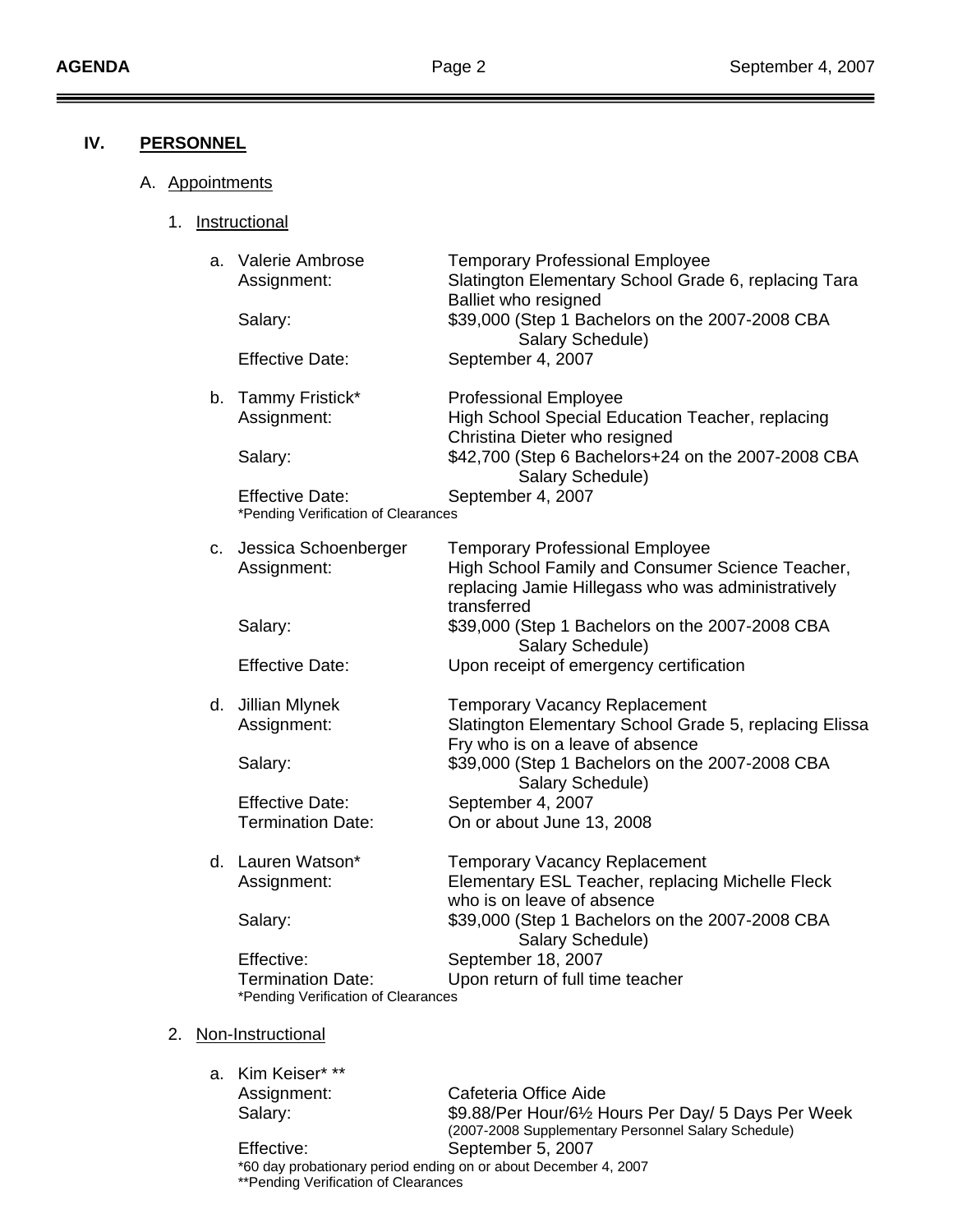|         | <del>Adriane Hoffman</del>                              |                                                                                                                                                                                   |
|---------|---------------------------------------------------------|-----------------------------------------------------------------------------------------------------------------------------------------------------------------------------------|
|         | Assignment:                                             | Personal Care Assistant Peters Elementary School                                                                                                                                  |
|         |                                                         | Grade 1 – New Position                                                                                                                                                            |
|         | Salary:                                                 | \$9.88/Per Hour/61/2 Hours Per Day/ 5 Days Per Week<br>(2005-2008 Educational Support Staff Memorandum of Understanding)                                                          |
|         | <b>Effective Date:</b>                                  | August 27, 2007                                                                                                                                                                   |
|         |                                                         | *60 day probationary period ending on or about December 3, 2007                                                                                                                   |
|         | **Pending Verification of Clearances                    |                                                                                                                                                                                   |
| $C_{-}$ | Michelle Custer*                                        |                                                                                                                                                                                   |
|         | Assignment:                                             | Special Education Learning Support Aide $-4th$ Grade,<br>replacing Jill Davis who resigned                                                                                        |
|         | Salary:                                                 | \$9.88/Per Hour/61/2 Hours Per Day/ 5 Days Per Week<br>(2005-2008 Educational Support Staff Memorandum of Understanding)                                                          |
|         | <b>Effective Date:</b>                                  | August 27, 2007                                                                                                                                                                   |
|         |                                                         | *60 day probationary period ending on or about December 3, 2007                                                                                                                   |
|         | d. Sherry Hoppes* **                                    |                                                                                                                                                                                   |
|         | Assignment:                                             | Personal Care Assistant Middle School, replacing<br>Sharon Harvey who resigned                                                                                                    |
|         | Salary:                                                 | \$9.88/Per Hour/61/2 Hours Per Day/ 5 Days Per Week<br>(2005-2008 Educational Support Staff Memorandum of Understanding)                                                          |
|         | <b>Effective Date:</b>                                  | August 27, 2007                                                                                                                                                                   |
|         | **Pending Verification of Clearances                    | *60 day probationary period ending on or about December 3, 2007                                                                                                                   |
|         | <b>B.</b> Resignation/Retirement                        |                                                                                                                                                                                   |
|         |                                                         |                                                                                                                                                                                   |
|         |                                                         | 1. Accept the resignation of Michele Lobien from her position as RN Aide to the School<br>Nurse, effective August 22, 2007. Ms. Lobien has accepted a full time substitute School |
|         | Nurse position with the Lehighton Area School District. |                                                                                                                                                                                   |

- 2. Accept the resignation of Jamie Farber from her position as Title I Reading Aide, effective immediately. Ms. Farber has accepted a full time position administrative assistant position.
- 3. Accept the resignation of Lisa House from her position as Cook's Helper in the High School, effective immediately. Ms. House is resigning her position due to medical reasons.
- 4. Accept the resignation of John Parry from his position as Middle School Afternoon Shift Custodian, effective the end of the work day on November 30, 2007. At that time Mr. Parry will begin his retirement from Northern Lehigh School District after 18 years of service. He requests that all applicable benefits to which he is entitled be granted upon the implementation of his retirement.

### C. Administrative Transfer

| Personal Care Assistant - 1 <sup>st</sup> Grade                   |
|-------------------------------------------------------------------|
| Title I Reading Aide Peters Elementary School, replacing          |
| Jamie Farber who has resigned                                     |
| \$10.96/Per Hour/61/2 Hours Per Day/ 5 Days Per Week              |
| (2005-2008 Educational Support Staff Memorandum of Understanding) |
| September 4, 2007                                                 |
|                                                                   |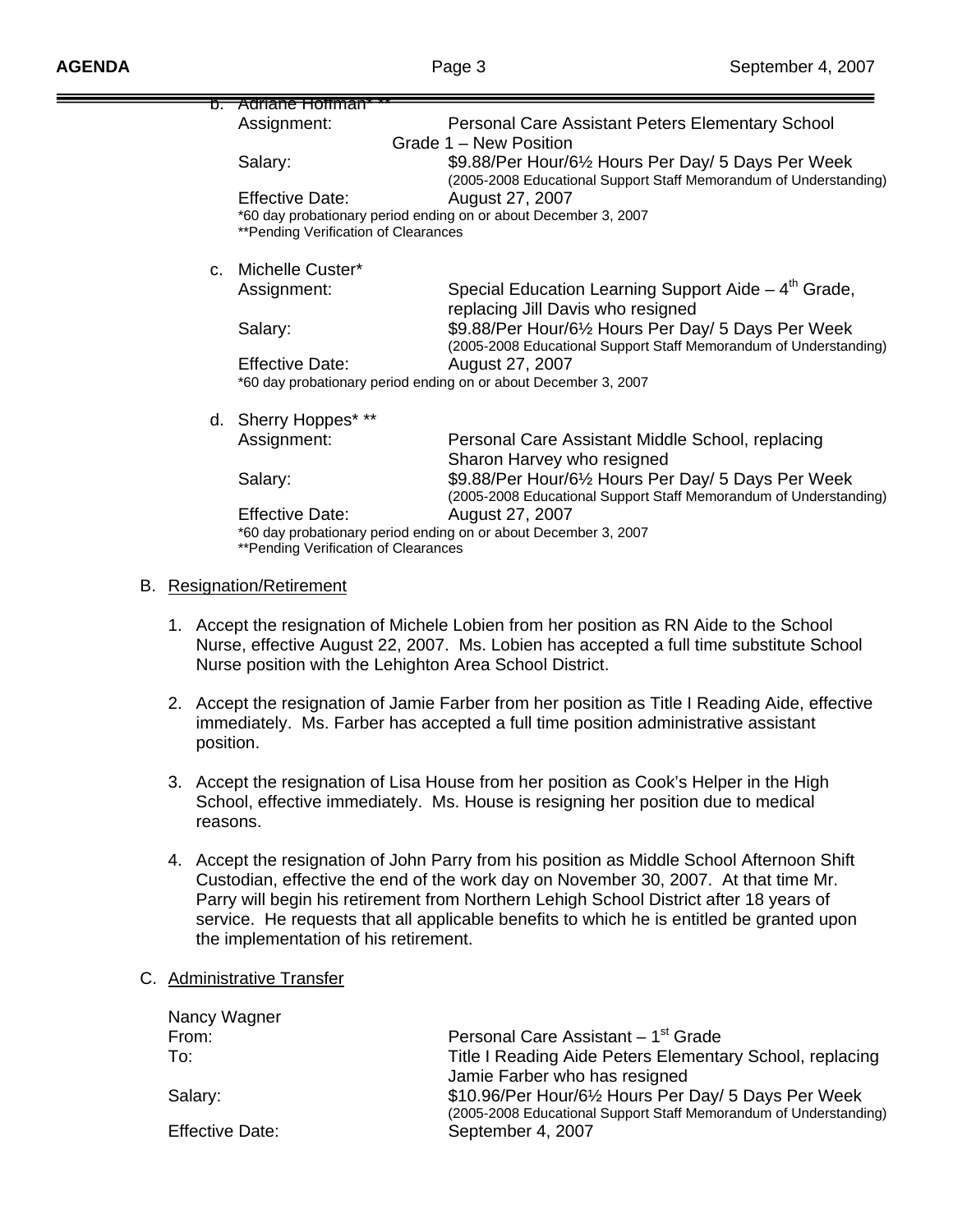#### D. Rescind Appointment

 Rescind the appointment of Donna Marushak as Middle School Web Page Design Advisor which was approved on the August 6, 2007 agenda.

### E. Co-Curricular Appointments 2007-2008

| Jonathan DeFrain        | <b>Assistant Softball Coach</b>      | \$2,762.07    |
|-------------------------|--------------------------------------|---------------|
| Scott DeLong            | National Honor Society - HS          | 468.13<br>\$. |
| <b>Catherine Farole</b> | Newspaper – MS                       | 433.10<br>\$. |
| Jason Graver            | <b>National Junior Honor Society</b> | \$394.13      |
| <b>Robert Hicks</b>     | <b>Assistant Softball Coach</b>      | \$2,762.07    |
| Andrew Kern             | Web Page Design - MS                 | \$383.62      |
| Eric Schmidt            | Freshman Class Advisor               | \$594.87      |
| Amy Zeiser              | Freshman Class Advisor               | \$594.87      |

### F. Co-Curricular Volunteers 2007-2008

| Melissa DeFrain                     | <b>Assistant Softball Coach</b>     |
|-------------------------------------|-------------------------------------|
| Tracey Pitosky*                     | <b>Assistant Field Hockey Coach</b> |
| Patrick Wanamaker*                  | <b>Assistant Basketball Coach</b>   |
| *Pending Verification of Clearances |                                     |

### G. Salary Adjustments

- 1. As per the agreement with the Food Service Director, approve a salary increase for Diane Ruff, of 3.25% or \$1,349.00 effective July 1, 2007.
- 2. Acknowledge the following teachers who have completed the requirements per the Collective Bargaining Agreement that would entitle them to a salary increase for the 2007- 2008 school year:

| Nicole Kovich<br>From:<br>To:         | Step 4B<br>Step 4B+24 |
|---------------------------------------|-----------------------|
| Camille Vernarr<br>From:<br>To:       | Step 3B<br>Step 3B+24 |
| <b>Carleen Binder</b><br>From:<br>To: | $5B + 24$<br>5Μ       |
| Michael Lehtonen<br>From:<br>To:      | 6B+24<br>6М           |

#### H. Substitute

1. Instructional

 Approve the following substitute teachers for the 2007-2008 school year at the 2007-2008 substitute teacher rates as approved on the Supplementary Personnel Salary Schedule: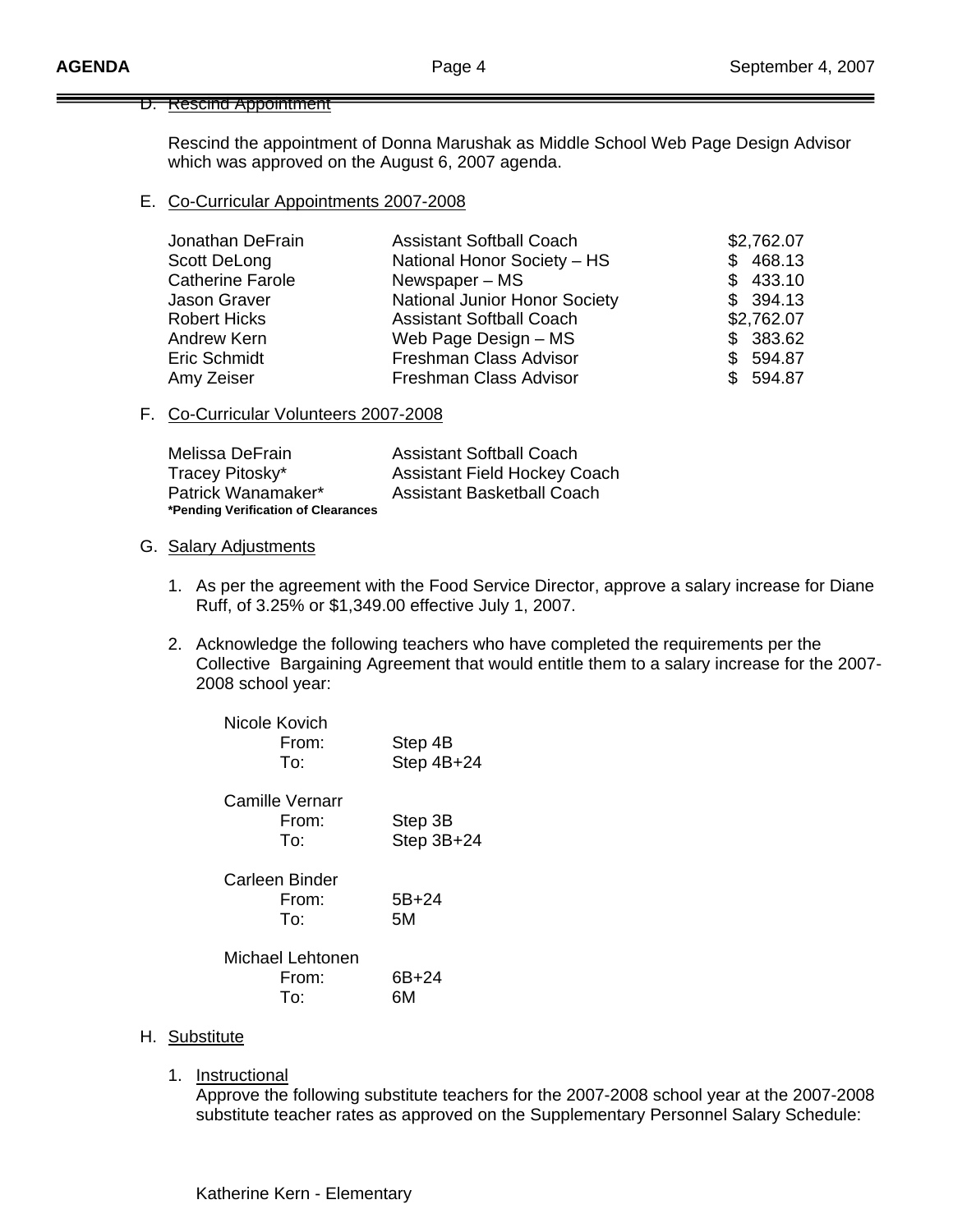Matthew Kitz – Elementary Denise Plotsko – Elementary Richard Snell – Social Studies Amanda Frey – CLIU Guest Teacher John Kupcha – CLIU Guest Teacher Jessica Schoenberger – Elementary Education

# **V. CONFERENCES**

- A. Lisa Blank PASBO Act I Symposium September 19 & 20, 2007 Hershey Lodge & Convention Center, Hershey PA – Registration: \$240.00, Lodging: \$126.00, Travel: \$72.00 - Total pproximate Cost: \$995.00 – Funding: Business Office Budget **(Attachment #4)**
- B. Approve to allow 2 student leaders and one adult chaperone to attend the PSBA Student Delegate Program from Wednesday October 3 to Friday October 5, 2007 at the Holiday Inn, Hershey PA. This program is held in conjunction with the 2007 PASA-PSBA School Leadership Conference. Expenses for this program will be paid for from the School Board Budget. **(Attachment #5)**

# **VI. POLICY**

- A. Board Policy First Reading
- 1. Approve school board policy #216 Pupils Student Records, as presented after first reading. **(Attachment #6)**
- 2. Approve administrative regulation #216-AR-1– Pupils Student Records, as presented after first reading. **(Attachment #7)**
- 3. Approve school board policy #218 Pupils Student Conduct, as presented after first reading. **(Attachment #8)**
- 4. Approve school board policy #226 Pupils Searches, as presented after first reading. **(Attachment #9)**
- 5. Approve school board policy #407 Professional Employees Student Teachers, as presented after first reading. **(Attachment #10)**
- 6. Approve school board policy #603 Finances Budget Preparation, as presented after first reading. **(Attachment #11)**
- 7. Approve school board policy #604 Finances Budget Adoption, as presented after first reading. **(Attachment #12)**
- 8. Approve school board policy #805 Operations Emergency Preparedness, as presented after first reading. **(Attachment #13)**
- 9. Approve school board policy #806 Operations Child/Student Abuse, as presented after first reading. **(Attachment #14)**
- 10. Approve school board policy #807 Operations Opening Exercises/Flag Displays, as presented after first reading. **(Attachment #15)**

# **VII. CURRICULUM AND INSTRUCTION**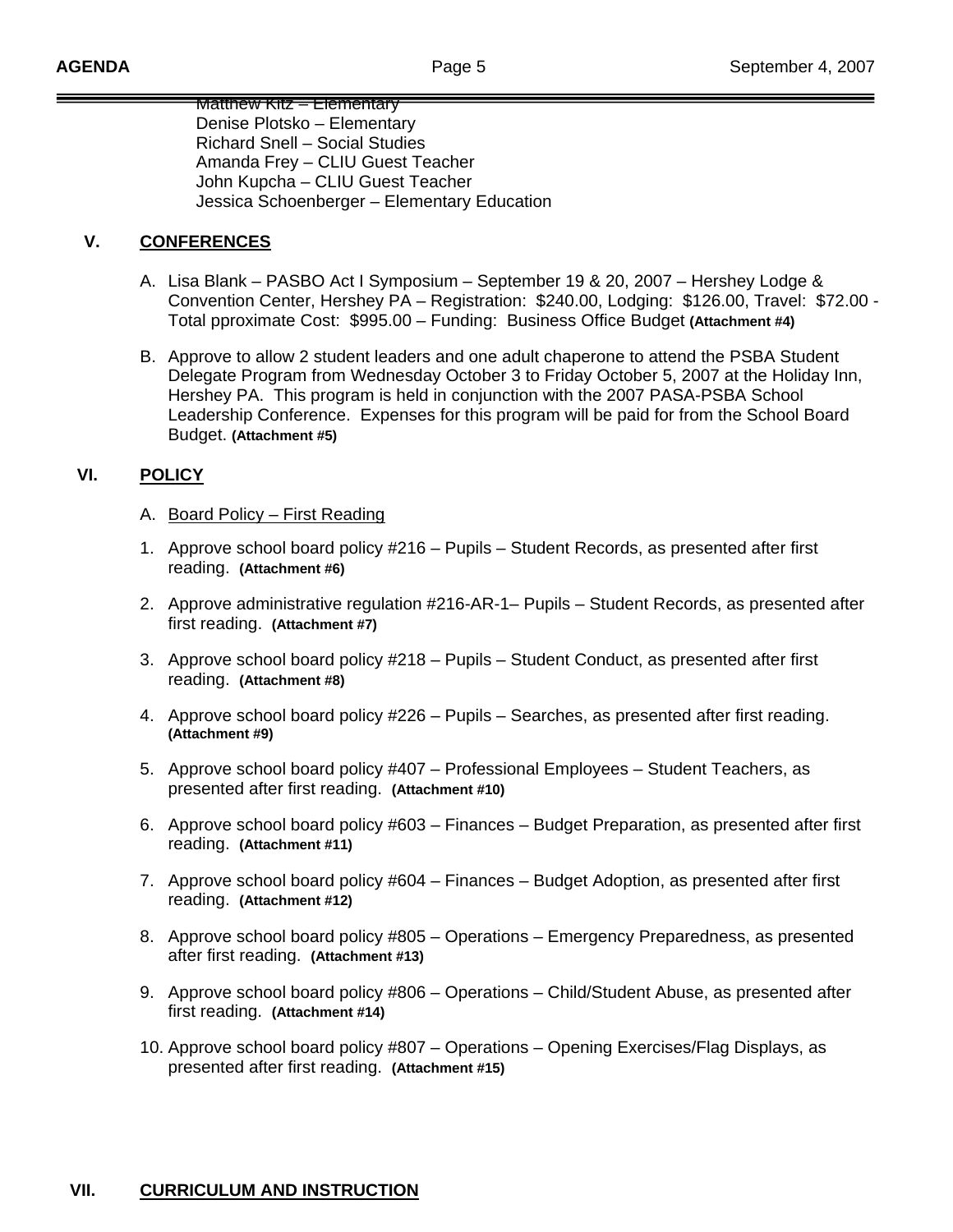### A. Induction Program

 Approve the following teachers as helping teachers in the Northern Lehigh School District Induction Program for the 2007-2008 school year:

| <b>Helping Teacher</b>        | Inductee                          | Stipend              |
|-------------------------------|-----------------------------------|----------------------|
| Anthony Jordan<br>Regina Wehr | Kimberly Jones<br>Valerie Ambrose | \$750.00<br>\$750.00 |
| Linda Brown                   | Jessica Schoenberger              | \$750.00             |

### **VIII. OLD BUSINESS**

### **IX. NEW BUSINESS**

- A. Approve to authorize the superintendent to execute a letter of agreement for the 2007- 2008 academic year with the Lehigh Valley Drug & Alcohol Intake Unit. The Student Assistance Teams in our school district will use these services. **(Attachment #16)**
- B. Approve to designate and authorize the following administrators to sign summary offense notices for district students for the 2007-2008 school year:

 Mrs. Karen Nicholas – Peters Elementary School Dr. Linda Marcincin – Slatington Elementary School Mr. David Papay - Middle School Principal Mrs. Aileen Yadush – High School Principal Mr. Donald Allen – High School Assistant Principal Mrs. Jill Chamberlain – High School/Middle School Assistant Principal

# **X. FINANCIAL**

- A. Approve the Arthurs Lestrange Cash Management Portfolio for the months of July 2007. **(Attachment #17)**
- B. Approve abatement/exoneration requests of per capita taxes, for the residents that fall within the guidelines, as presented. **(Attachment #18)**
- C. Approve the request of the senior high to open a "Class of 2011" account in accordance with the Student Activities Fund Account. Purpose of this account is to raise funds for the students.

# **XI. LEGAL**

# **XII. CORRESPONDENCE**

## **XIII.** I**NFORMATION**

- A. Minutes of the Lehigh Career & Technical Institute Joint Operating Committee meeting held on June 27, 2007 and the LCTI Director's Report for August 2007.
- B. Minutes of the Carbon Lehigh Intermediate Unit 21 Board of Directors meeting held on July 16, 2007.

# **XIV. RECOGNITION OF GUESTS**